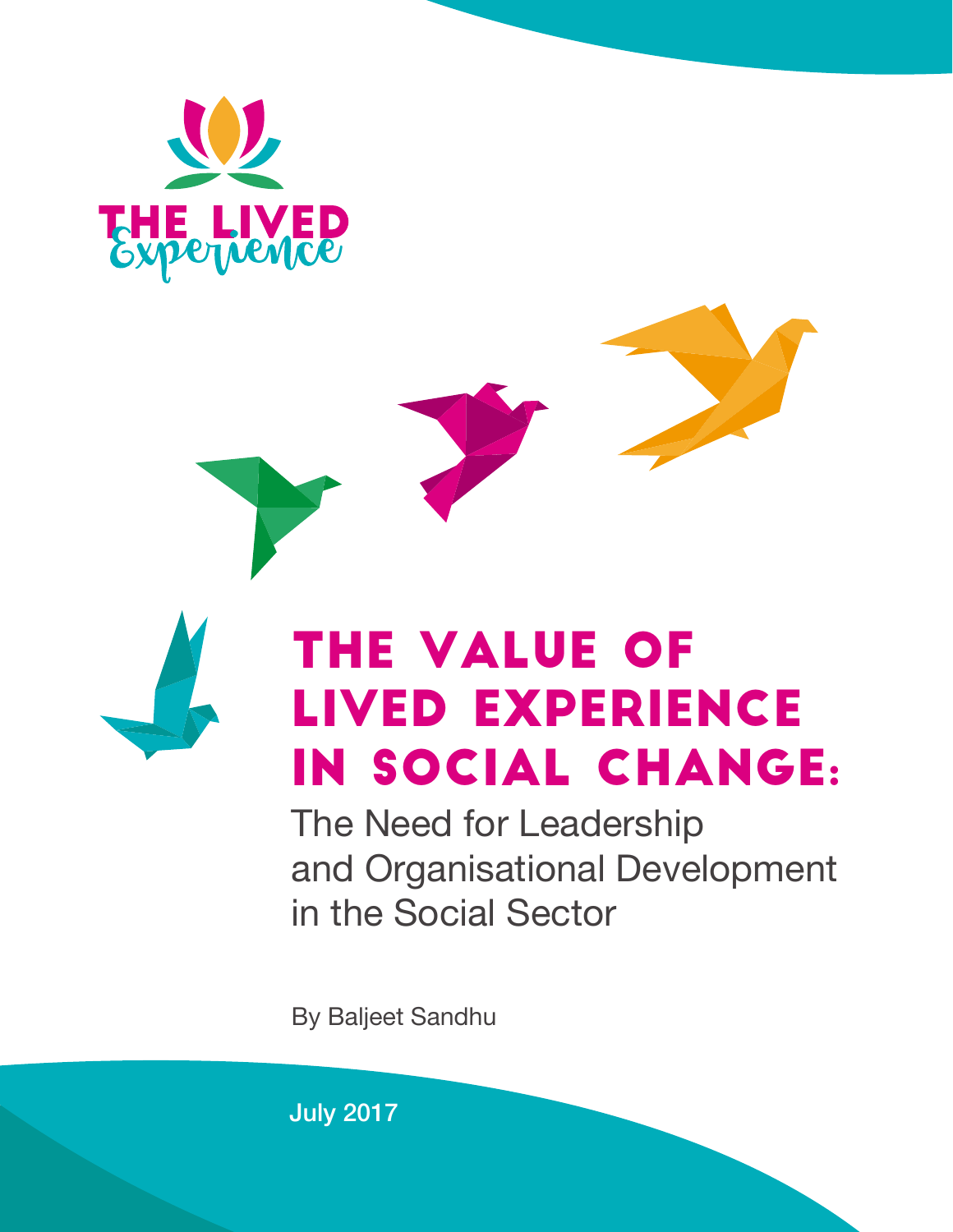

# **Executive summary**

#### **Why do this research?**

**Lived Experience:** *'The experience(s) of people on whom a social issue, or combination of issues, has had a direct impact'.*

**Experts by Experience:** *'Social change-makers who seek to use their lived experience to inform the work of social purpose organisations, to drive and lead social change, and/or to drive their social impact work'.*

Everyone has lived and everyone has life experiences. These experiences make us unique, but they can also unite us. Whether consciously or subconsciously, hidden or in full view, these very experiences can shape the destinies of social change-makers, and indeed our world.

We have long celebrated inspiring change-makers who have used their lived experiences to drive and lead positive social change in society. Consider the women's rights movement; the civil rights movement; Alcoholics Anonymous; the world's first safe house for women and children (Refuge), set up by a child survivor of domestic violence – and the list goes on. But what about today? How does the UK social sector currently cultivate, develop and evolve its social impact work through the work of experts by experience in modern society? I decided to find out.

#### **How was the research done?**

With sector-wide research in this area being very limited, I turned to over 80 social sector leaders in the United Kingdom and the United States to explore their work alongside today's 'experts by experience' and learn more about how they worked together. Although some shared stories of inspiring and collaborative work, the majority pushed back against this inquiry, preferring to focus instead on the characteristics, skills and capacities of these so-called 'beneficiaries' and the liabilities of including them in their organisations' leadership. Others raised concerns over *"heropreneurship"*—the sector's focus on the single, heroic social entrepreneur—and about the elite seeking to impose their solutions on others.

I followed this up by conducting in-depth interviews with 12 senior staff working in the field of funding / philanthropy, in the hope that their helicopter view of the wider social sector would help me. This report is primarily based around this second round of interviews and my reflections on them.

#### **What are the benefits of lived experience to social purpose work?**

Along with the knowledge, insights and wisdom which come with lived experience, it is fundamental to the work of all social purpose organisations and social impact initiatives. It brings a whole host of benefits, which include:

- Strengthening the legitimacy and accountability of social purpose work;
- Improving the effectiveness of existing, and developing new, services and social change initiatives;
- Enhancing community cohesion and cultivating effective partnerships, action and collaboration;
- Allowing innovation to flourish.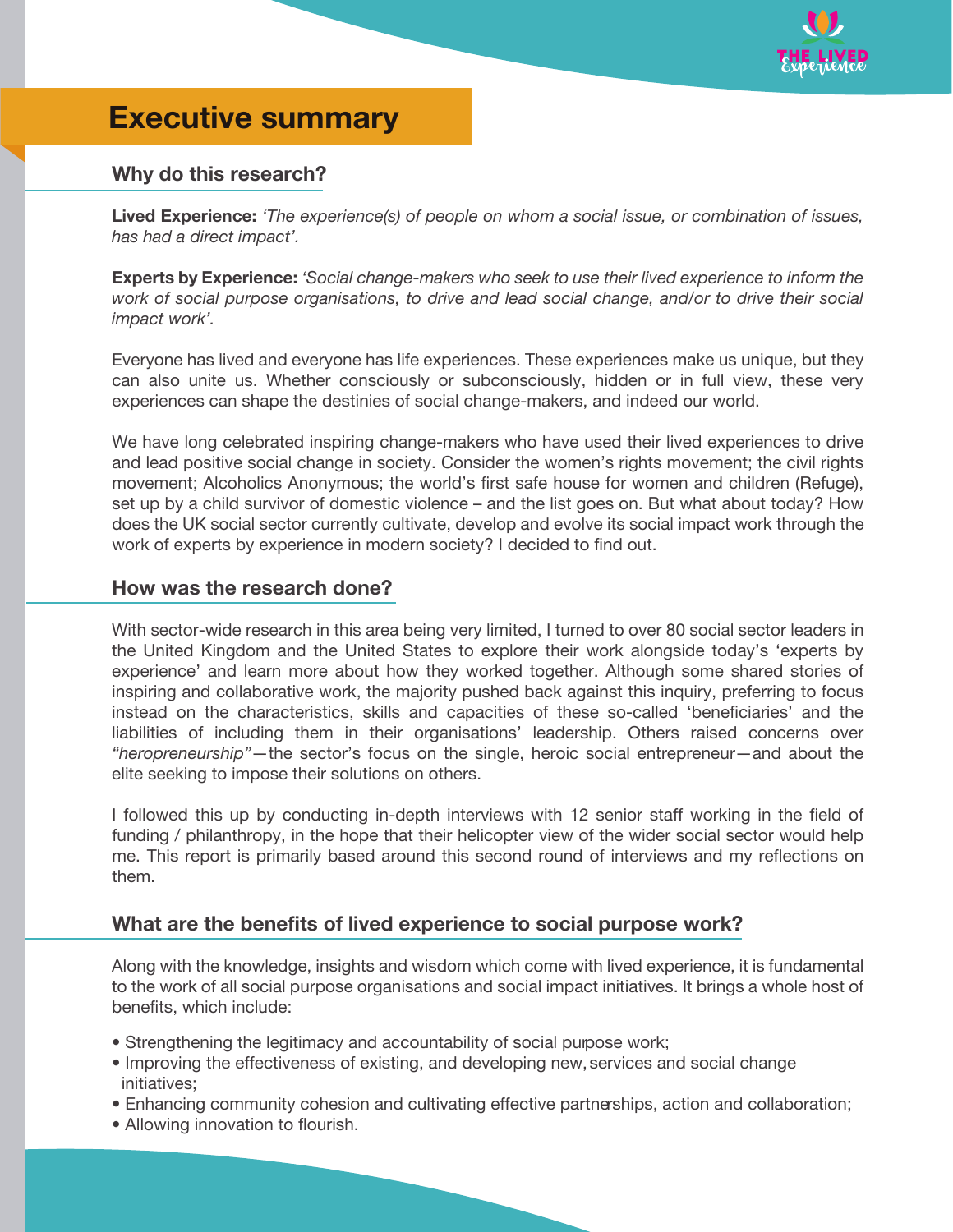

## **How far is lived experience valued by the social sector?**

**Five o**verarching themes emerged from the research:

**1.** Despite sector-wide appreciation that lived experience of social issues can help inform social change initiatives, the wider sector has been slow to recognise the full value and benefit of lived expertise in terms of 'leading change'. In turn, organisational and leadership development in this area is largely unexplored and underdeveloped, and much needed.

**2.** Commitment to lived experience across the social sector is far from universal. Progress has been made, over generations, but with limited and varying success across different elements of the sector and with little, if any, cross-sectoral learning. Arguably progress has halted or is even going backwards in some fields. Although, today, there are pioneers, their work is largely invisible to the wider sector.

**3.** The sector now broadly understands that lived experience is important, but even when action is taken, people with lived experience are often viewed more as 'informants' than change-makers and leaders of change.

**4.** Experts by experience need to be meaningfully and equitably involved in social purpose work. Often, they are not. This is demonstrated by the practices the sector currently uses to involve experts by experience in their work, if at all. Sharing power with experts by experience is rare, whilst excluding them from decision-making processes is common.

**5.** The barriers, challenges, obstacles, concerns and reservations dominate sector-wide debate and progress in this field.

# **To what extent do funders try to give lived experience agency in the social sector?**

Even where efforts are made, and sometimes guidance is given, to encourage the involvement of experts by experience, social purpose organisations (e.g. charities, public service providers, social enterprises) are normally left to shape and control how this takes place in their work. Funders are concerned about 'punishing' organisations for getting it wrong, when it is not an easy issue to tackle.

### **What are the major barriers to giving change-making roles to experts by experience?**

• Policing rather than facilitating: Too often, involvement processes are reduced to futile exercises to feed into pre-planned programmes; many become 'glorified feedback sessions'.

• Tokenism and paternalism: This is a long-held fear and anxiety of the sector. Some of these fears are real because the involvement processes many are using do just that. However, many find it difficult to move away from these notions, and so have stopped trying altogether.

• Power and privilege: The sector is relatively good at talking about inequalities in wider society, but is reluctant to recognise its own problems and contributions: failing to provide communities with ownership of activities for change, failing to share power and, albeit subtly, disempowering through its processes.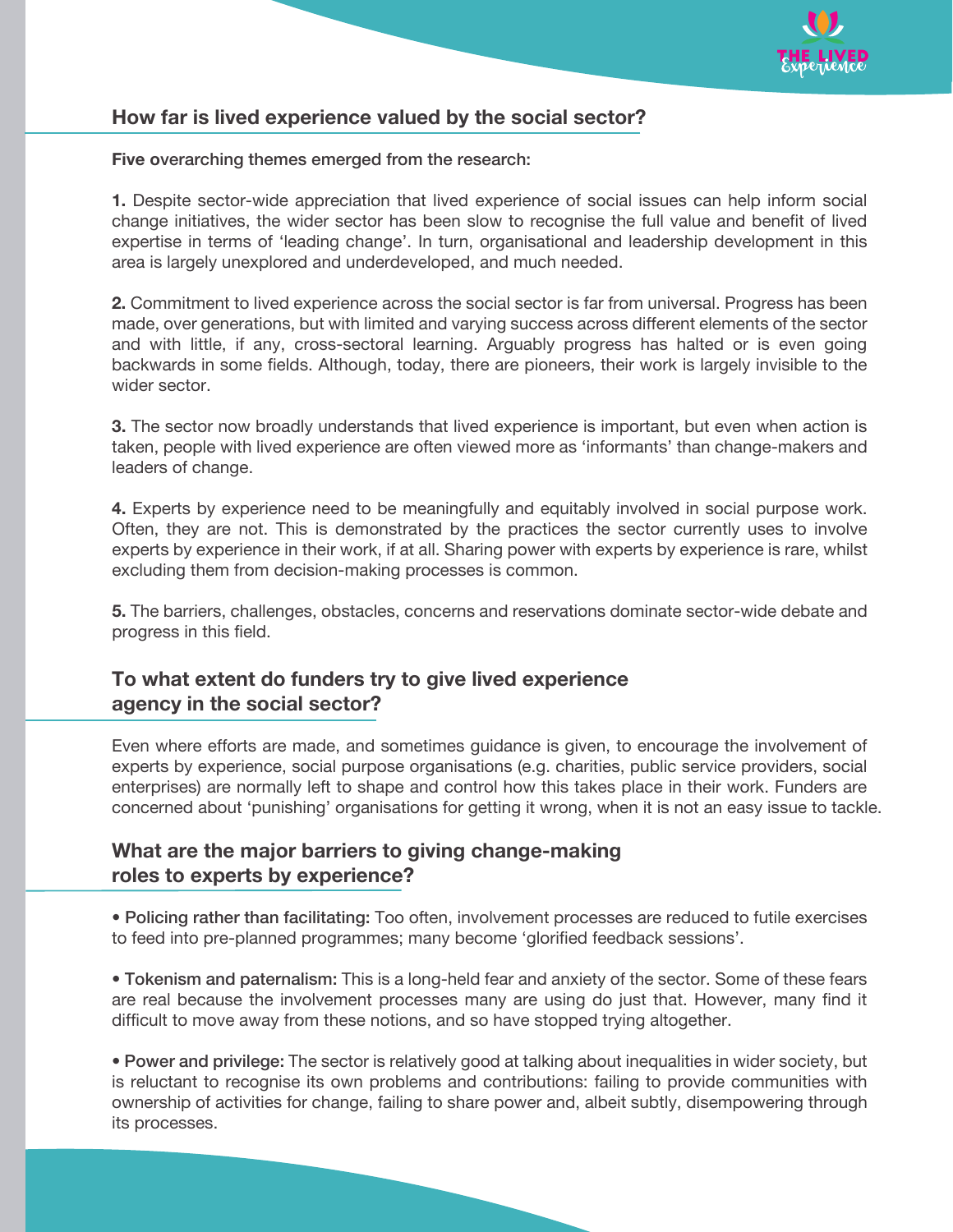

• Language and stigma: The language used to describe individuals and communities with lived experience can still serve to hold them back and pigeon-hole them as 'victims' or 'service-users' rather than drivers of change. It is also hotly contested whether or not lived experience is a form of 'expertise'.

• Meritocracy and over-professionalising: Social purpose organisations are overwhelmingly run by individuals from privileged backgrounds who tend to put a lot of emphasis on 'professional' attitude and appearance, as well as technical and bureaucratic skills, which can deter or impede experts by experience from progressing in the sector. Such practices may be harmful to social change.

• Attitudes towards experts by experience: People without lived experience can sometimes find it difficult to believe and take seriously the experiences of those who have first-hand knowledge, or understand that they also want to create and lead social change. And while important, worries about the vulnerabilities of experts by experience can be used as an excuse to avoid genuine engagement and involvement.

• Lack of equitable and inclusive opportunities: There is often an expectation that experts by experience will volunteer their time for free for social change. The lack of paid opportunities makes it difficult for them to take up major and leadership roles within the sector, especially given that some are more likely to come from underserved communities.

• Storytelling: The sector's obsession with 'giving voice' to people affected by social issues can be a powerful tool to influence social change. However, our preference for 'story' may mask the true substance, insights and knowledge that lived experience can bring to wider social purpose work. The medium can also be used as a powerful tool to empower experts by experience. However, perceptions of experts by experience can be strongly influenced by the stories they tell and prevent progression into leadership positions in the wider sector.

• Lack of funding and collaboration: Smaller grassroots organisations are vital in this field because they often provide better avenues and opportunities for experts by experience to drive social change. However, many are struggling to survive in the current funding climate. Although larger organisations do tend to rely on smaller organisations to reach communities they rarely fund or support this work and are resistant to fair partnerships.

• Lack of awareness of the value of lived experience: There is a lack of research into the 'value' lived experience brings to social purpose work. This lack of evidence makes it difficult to justify expensive efforts to enlist experts by experience as change-makers.

#### **How can we move forward?**

A fundamental shift is needed in both leadership and organisational development across the sector, in order to liberate sector stagnation in this field and open the doors for all our communities to join us and become agents and leaders of change.

Key areas include:

• Embracing the notion of 'lived expertise' as a key concept in social change thinking. Valuing this form of human wisdom and the knowledge it brings to our work and the role of the holders of that knowledge – experts by experience.